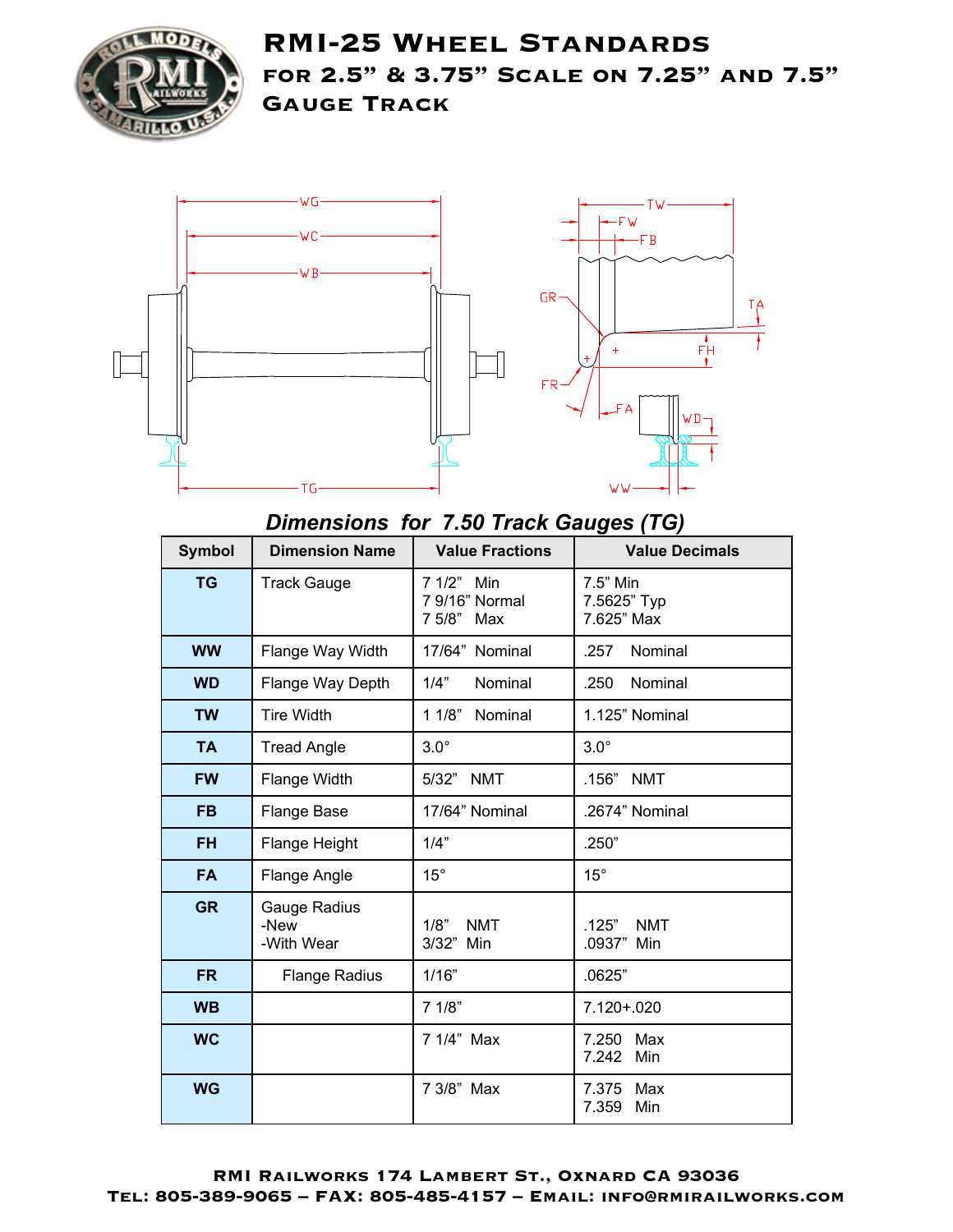

# **RMI-25 Wheel Standards for 2.5" & 3.75" Scale on 7.25" and 7.5" Gauge Track**



## *Dimensions for 7.25 Track Gauges (TG)*

| <b>Symbol</b> | <b>Dimension Name</b>              | <b>Value Fractions</b>                  | <b>Value Decimals</b>                  |
|---------------|------------------------------------|-----------------------------------------|----------------------------------------|
| <b>TG</b>     | <b>Track Gauge</b>                 | 7 1/4" Min<br>7 5/16" Typ<br>7 3/8" Max | 7.25" Min<br>7.3125" Typ<br>7.375" Max |
| <b>WW</b>     | Flange Way Width                   | 17/64" Nominal                          | .265<br>Nominal                        |
| <b>WD</b>     | Flange Way Depth                   | 1/4"<br>Nominal                         | .250<br>Nominal                        |
| <b>TW</b>     | <b>Tire Width</b>                  | 11/8"<br>Nominal                        | 1.125" Nominal                         |
| <b>TA</b>     | <b>Tread Angle</b>                 | $3.0^\circ$                             | $3.0^\circ$                            |
| <b>FW</b>     | Flange Width                       | 5/32"<br><b>NMT</b>                     | .156"<br><b>NMT</b>                    |
| <b>FB</b>     | <b>Flange Base</b>                 | 17/64" Nominal                          | .2674" Nominal                         |
| FH            | Flange Height                      | 1/4"                                    | .250"                                  |
| <b>FA</b>     | Flange Angle                       | $15^{\circ}$                            | $15^\circ$                             |
| <b>GR</b>     | Gauge Radius<br>-New<br>-With Wear | 1/8"<br><b>NMT</b><br>3/32" Min         | .125"<br><b>NMT</b><br>.0937"<br>Min   |
| <b>FR</b>     | <b>Flange Radius</b>               | 1/16"                                   | .0625"                                 |
| <b>WB</b>     |                                    | 6 7/8" Min                              | $6.875" + 0.010$                       |
| <b>WC</b>     |                                    | 7 1/32" Max                             | 7.031<br>Max<br>7.023<br>Min           |
| <b>WG</b>     |                                    | 7 3/8" Max                              | 7.375<br>Max<br>7.359<br>Min           |